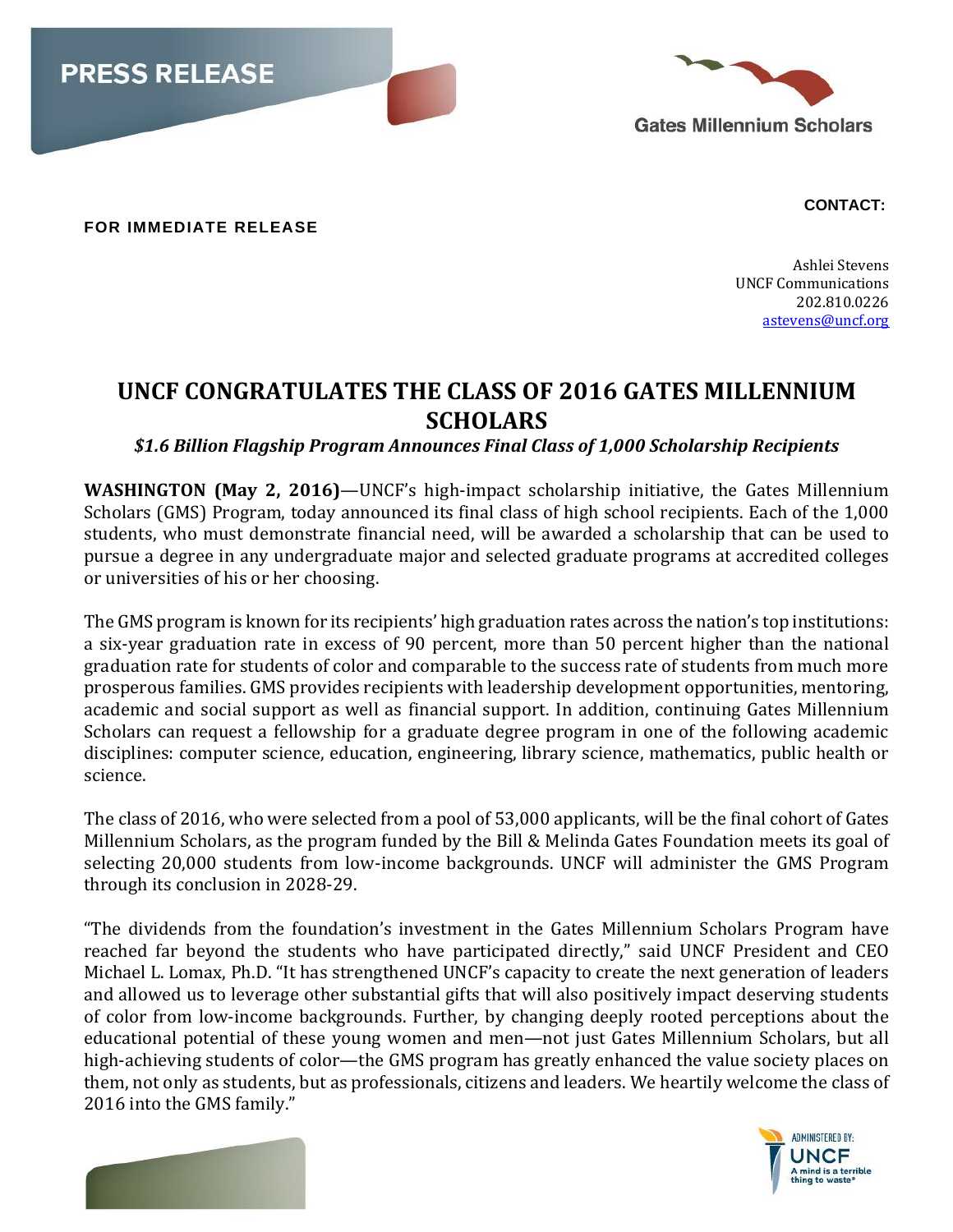Established in 1999 with the goal of developing *Leaders for America's Future*™, the GMS program is funded by a \$1.6 billion grant from the Bill & Melinda Gates Foundation, making it the largest single gift to a scholarship provider. Each year, the program enables more than 5,000 students who must be African American, American Indian/Alaska Native, Asian American/Pacific Islander or Hispanic American to attend and graduate from more than 1,100 of the most selective private and public schools in the country. These include Ivy League colleges, flagship state universities, UNCF-member historically black colleges and universities and other minority-serving institutions.

This year's cohort represents 45 states, the District of Columbia and five U.S. territories. Gates Millennium Scholars have been chosen for the Marshall Scholars, Rhodes Scholars, Fulbright Scholars, Gates Cambridge Scholars and White House Fellows programs.

"We are excited to welcome the class of 2016 Gates Millennium Scholars," said Larry Griffith, senior vice president of programs and student services for UNCF. "Their GMS program peers have already demonstrated that students from these backgrounds are rich in talent and that they excel at the highest levels in any of the nation's colleges and universities they choose to attend. I am confident that this cohort of extraordinary students will add to the depth and breadth of the GMS program and continue to carry out a long-standing legacy of academic excellence. By every measure, GMS has been a resounding success, changing the lives of the students whose education it has made possible. We look forward to the positive impact the program will have on the lives of these new Gates Millennium Scholars and, in turn, how they will enhance the communities of their choice."

UNCF annually awards more than \$100 million via 10,000 scholarships each year. Through GMS, UNCF has partnered with the American Indian Graduate Center Scholars, the Hispanic Scholarship Fund and the Asian & Pacific Islander American Scholarship Fund to select and provide service to Gates Millennium Scholars.

[Click here](http://www.gmsp.org/docs/press_releases/2016/GMS_2016__UNCF-CONGRATULATES--By-Last_Name.pdf) to view the Class of 2016 Gates Millennium Scholars listed by last name.

[Click here](http://www.gmsp.org/docs/press_releases/2016/GMS_2016__UNCF-CONGRATULATES--By-Home-State.pdf) to view the Class of 2016 Gates Millennium Scholars listed by home state/U.S. territory.

###

## **About GMS**

The Gates Millennium Scholars (GMS) Program, funded by a grant from the Bill & Melinda Gates Foundation, was established in 1999 to provide outstanding low-income African American, American Indian/Alaska Native, Asian Pacific Islander American, and Hispanic American students with an opportunity to complete an undergraduate college education in any discipline they choose. Continuing Gates Scholars may request funding for a graduate degree program in one of the following discipline areas: computer science, education, engineering, library science, mathematics, public health or science. The goal of GMS is to promote academic excellence by providing thousands of outstanding students, who have significant financial need, the opportunity to reach their full potential. Learn more at www.gmsp.org.